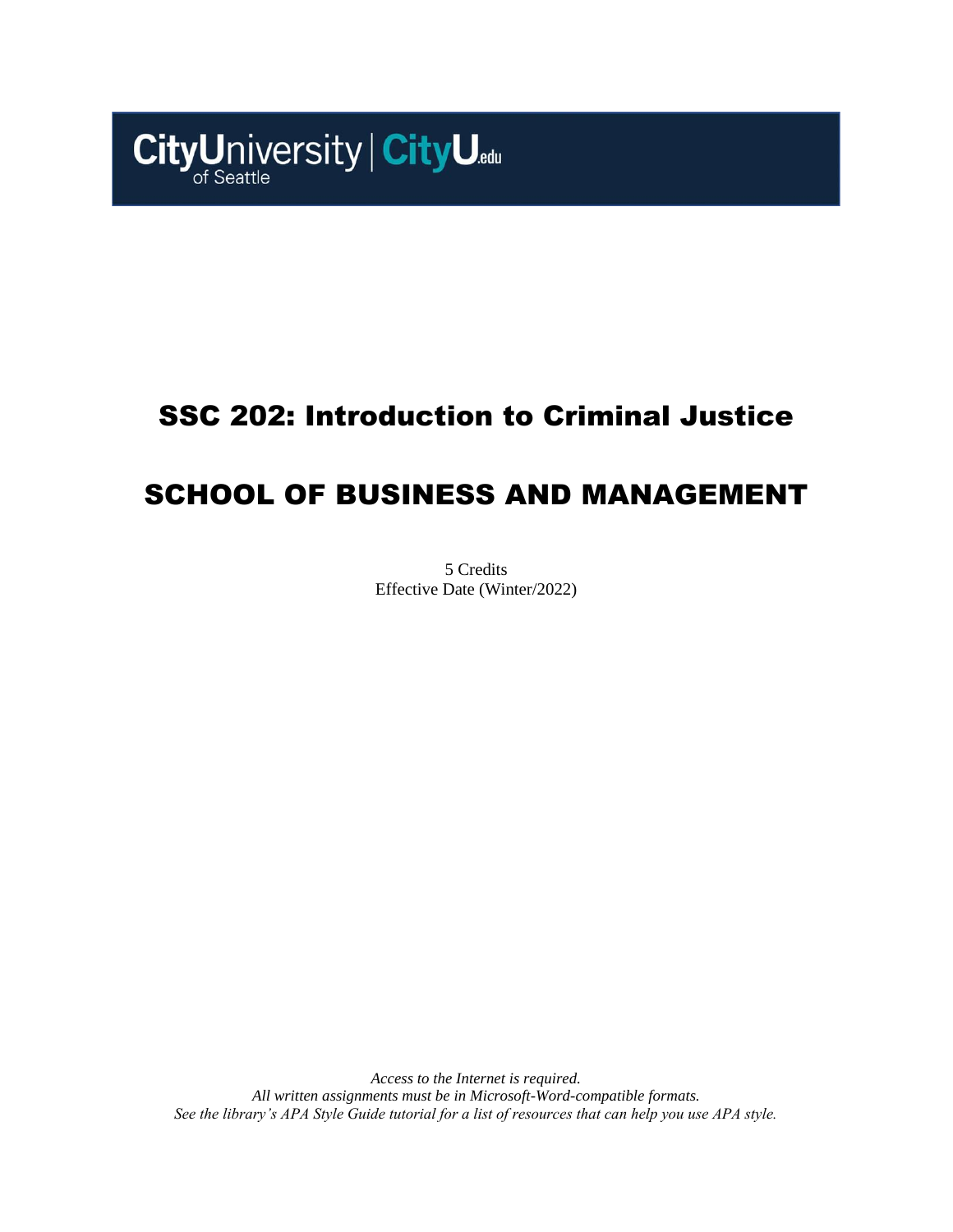# Faculty Information

Faculty Name: FACULTY NAME

Contact Information: CONTACT INFORMATION

[INSTRUCTOR MAY INSERT PERSONAL MESSAGE IF DESIRED]

## COURSE DESCRIPTION

This course introduces the criminal justice system. Students develop a general understanding of the criminal justice system and its response to crime in society. Topics include policing, courts, and corrections with emphasis examining special issues to understand the balance between individual liberty and public order. Upon completion of this course, students exercise critical thinking in evaluating justice, punishment, and reform.

### COURSE RESOURCES

Required and recommended resources to complete coursework and assignments are found on the course Reading List. Access is provided through the Reading List link in your online course as well as from the library homepage ("Find Your Reading List" button).

Note: Required resources that must be purchased by the student are tagged "Purchase from a vendor of your choosing." Required resources with a direct link, "Available through CityU Library", are available at no cost to students.

Students in Canada will see required resources they need to purchase tagged "Purchase from the Canadian Bookstore." Students outside the U.S. and Canada should contact their advisor or textbook coordinator for additional information.

## COURSE OUTCOMES

This course will prepare students to:

- Describe a criminal case and process, including the investigation and in-court procedure in detail.
- Understand overarching themes including recidivism, reform, deterrence, and retribution as well as the role those concepts play in informing punishment.
- Apply the concepts of liberty and justice to criminal justice concepts including guilt, punishment, and reform.
- Relate theories that attempt to explain the reason for the existence of crime and various models of punishment and justice.
- Create and provide reasons to support a punishment system informed by research.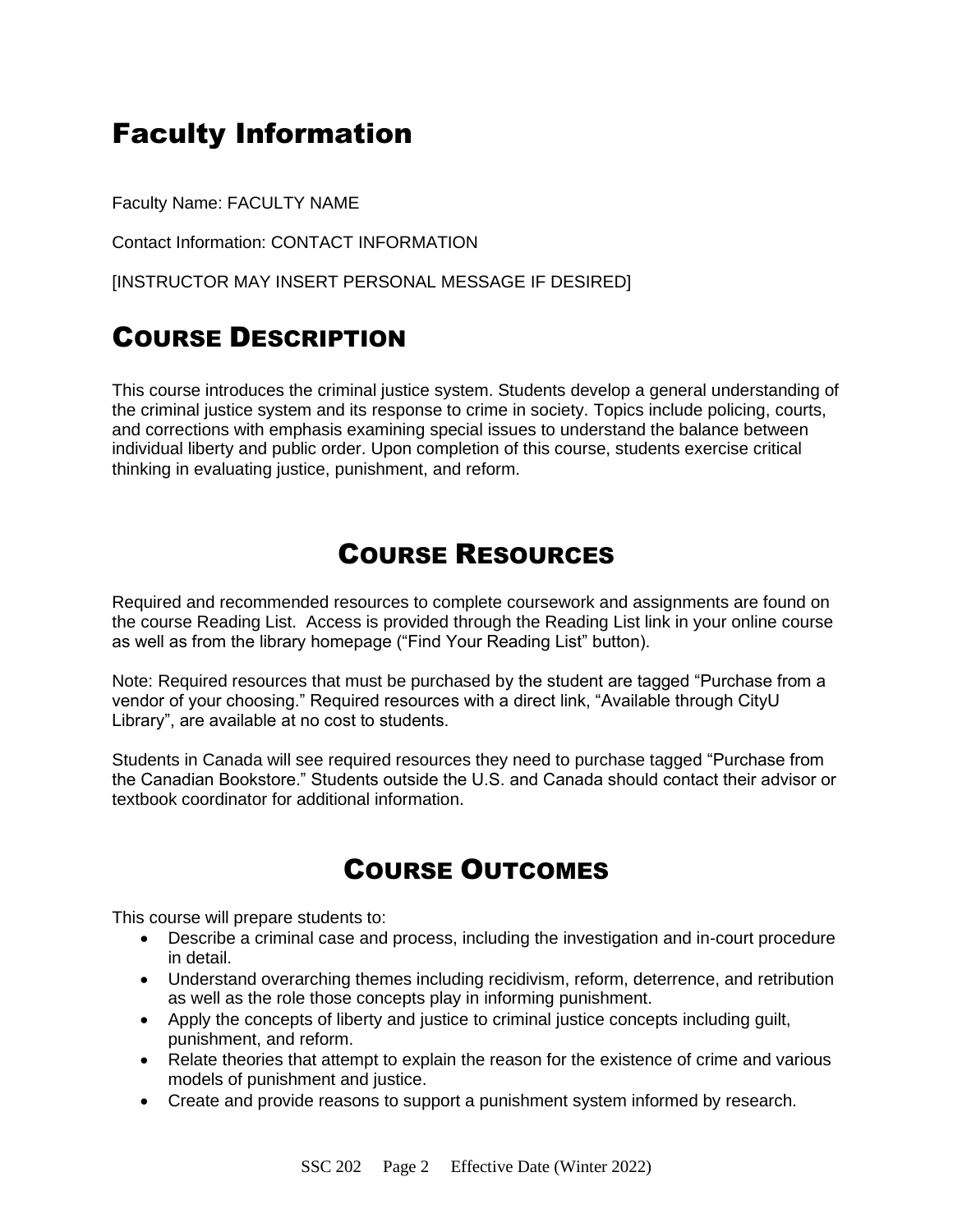• Evaluate a specific area of criminal justice reform, offer reasons to both support and oppose change, and provide an informed opinion.

## GRADING SCALE

The grades earned for the course will be calculated using City University of Seattle's decimal grading system, found in the current University Catalog [\(https://www.cityu.edu/catalog/\)](https://www.cityu.edu/catalog/).

Grading rubrics with details on how each assignment will be graded are located under *Assignments* and/or in *My Grades* in the online course menu. Students should review the rubric for each assignment prior to completing their work in order to understand how it will be assessed.

#### **COURSE ASSIGNMENTS AND GRADING**

| <b>Overview of Required Assignments</b>                      | % of Final Grade |
|--------------------------------------------------------------|------------------|
| Case Study: Was Justice Done?                                | 25%              |
| Connecting Cause and Solution: Designing a Punishment System | 25%              |
| <b>Criminal Justice Reform Report</b>                        | 30%              |
| Instructor Determined Assignments and Activities             | <b>20%</b>       |
| <b>TOTAL</b>                                                 | 100%             |

#### **Case Study: Was Justice Done? (25% of Final Grade)**

The concept of justice may be explored in a broad sense within domains such as looking at crime statistics and trends, and in a more specific sense, through the evaluation of a particular instance, by applying principles of fairness and the balance between order and liberty to determine whether justice was served. For this project, students will conduct research to identify and carefully study a criminal law case involving serious allegations, such as murder, and questions surrounding guilt. The instructor will also be available to provide guidance as to case selection. Students will analyze the real-world criminal process, applying and evaluating the concept of justice. Students can utilize the following outline to guide their analysis:

- **Introduction:** Provide a brief description of the research topic and a clear purpose statement.
- **Case analysis:** Analyze the selected criminal justice case, applying course concepts such as fairness and the balance between public order and individual rights.
- **Argument:** Present an opinion and offer reasons to support why justice was either served or not served. Develop the opposing point of view, or counterargument, and then rebut that position.
- **Conclusion:** Summarize the research topic, purpose, and conclusion, highlighting key takeaways.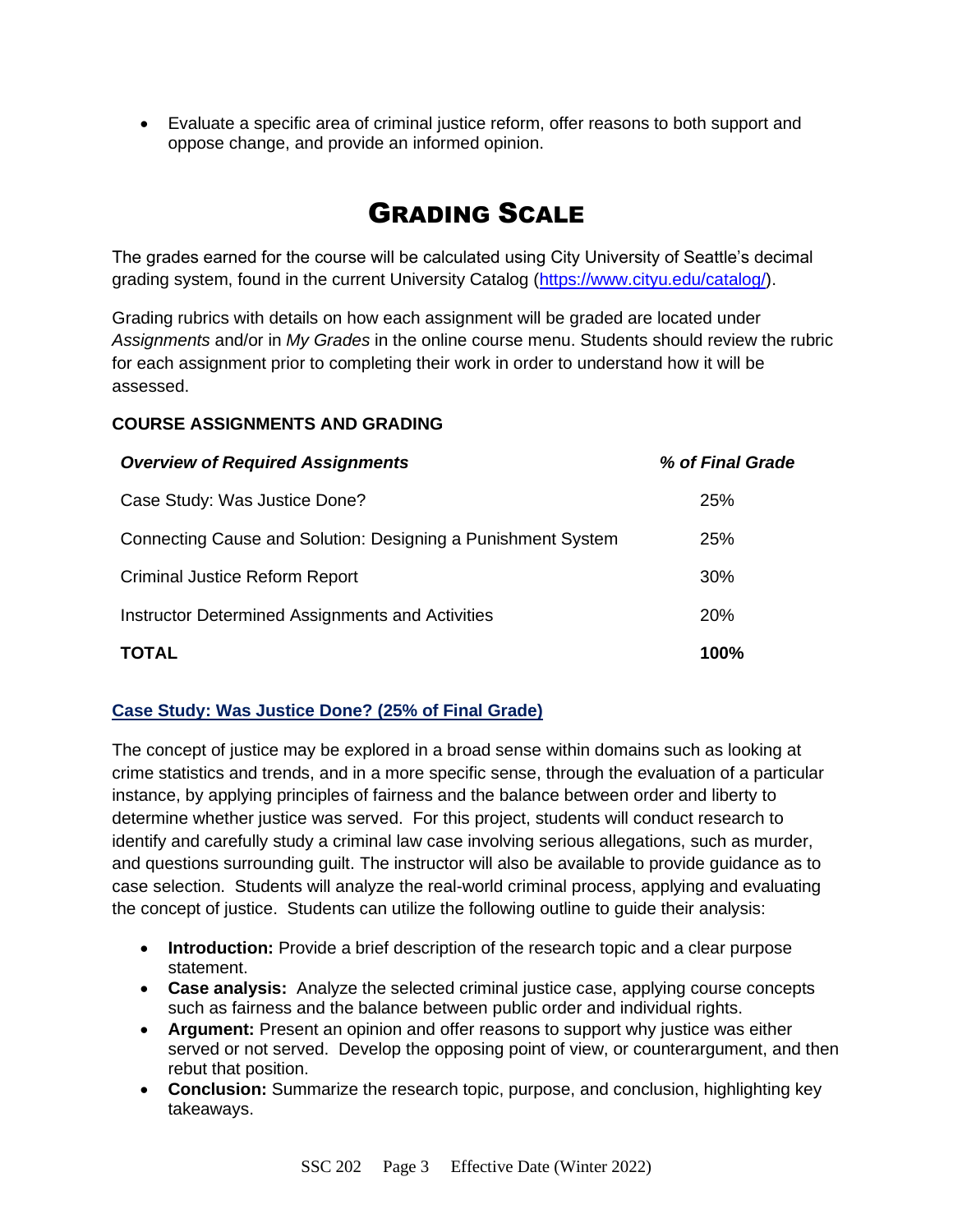This case study paper will be 4-6 pages (excluding cover page and reference page); APA writing conventions should be followed with a minimum of three (3) sources referenced and cited.

| <b>Components</b>                                                             | % of Grade |
|-------------------------------------------------------------------------------|------------|
| Case Analysis                                                                 | 25%        |
| Application of Criminal Justice Theories, Concepts, Models,<br>and Frameworks | 30%        |
| Argument                                                                      | 25%        |
| <b>Technical Requirements</b>                                                 | 15%        |
| <b>Citations</b>                                                              | 5%         |
| <b>TOTAL</b>                                                                  | 100%       |

#### **Connecting Cause and Solution: Designing a Punishment System (25% of Final Grade)**

Public policy, or the principles of public good in which law is based represents the driving force behind the system of crime and punishment. For this theorical analysis, students will explore the connection between crime, causation, and punishment to create a solution-oriented proposal and justification. Students are encouraged to apply the overarching theme, the balance between liberty and order, to support their design and analysis. Students can utilize the following outline to guide their analysis:

- **Introduction:** Provide a brief description of a project, any area of focus, and a clear purpose statement.
- **Causation**: In this section, students will assess two or three theories on the cause of crime, determine strengths and weaknesses of each, and recommend which theory should be utilized as the framework for structuring an effective punishment system.
- **Proposal and Justification:** Incorporating values from the discussed theory, the student will design and innovate a model punishment system. Students are encouraged to use their creativity to recommend solutions and present reasons to support their system. Students may focus on the big picture or zoom in on one area of crime, such as sex offense, chronic offenders, violent crimes, or drug offenses. The proposal should include a discussion of sentencing, probation, and confinement.
- **Conclusion:** Summarize the research topic, purpose, and conclusion, highlighting key takeaways.

This paper will be 4-6 pages (excluding cover page and reference page); APA writing conventions should be followed with a minimum of three (3) sources referenced and cited.

| <b>Components</b>                                               | % of Grade |
|-----------------------------------------------------------------|------------|
| Causation                                                       | 25%        |
| Application of Criminal Justice Theories, Concepts, Models, and | 30%        |
| Frameworks                                                      |            |
| Proposal and Justification                                      | 25%        |
| <b>Technical Requirements</b>                                   | 15%        |
| Citations                                                       | 5%         |
| <b>TOTAL</b>                                                    | 100%       |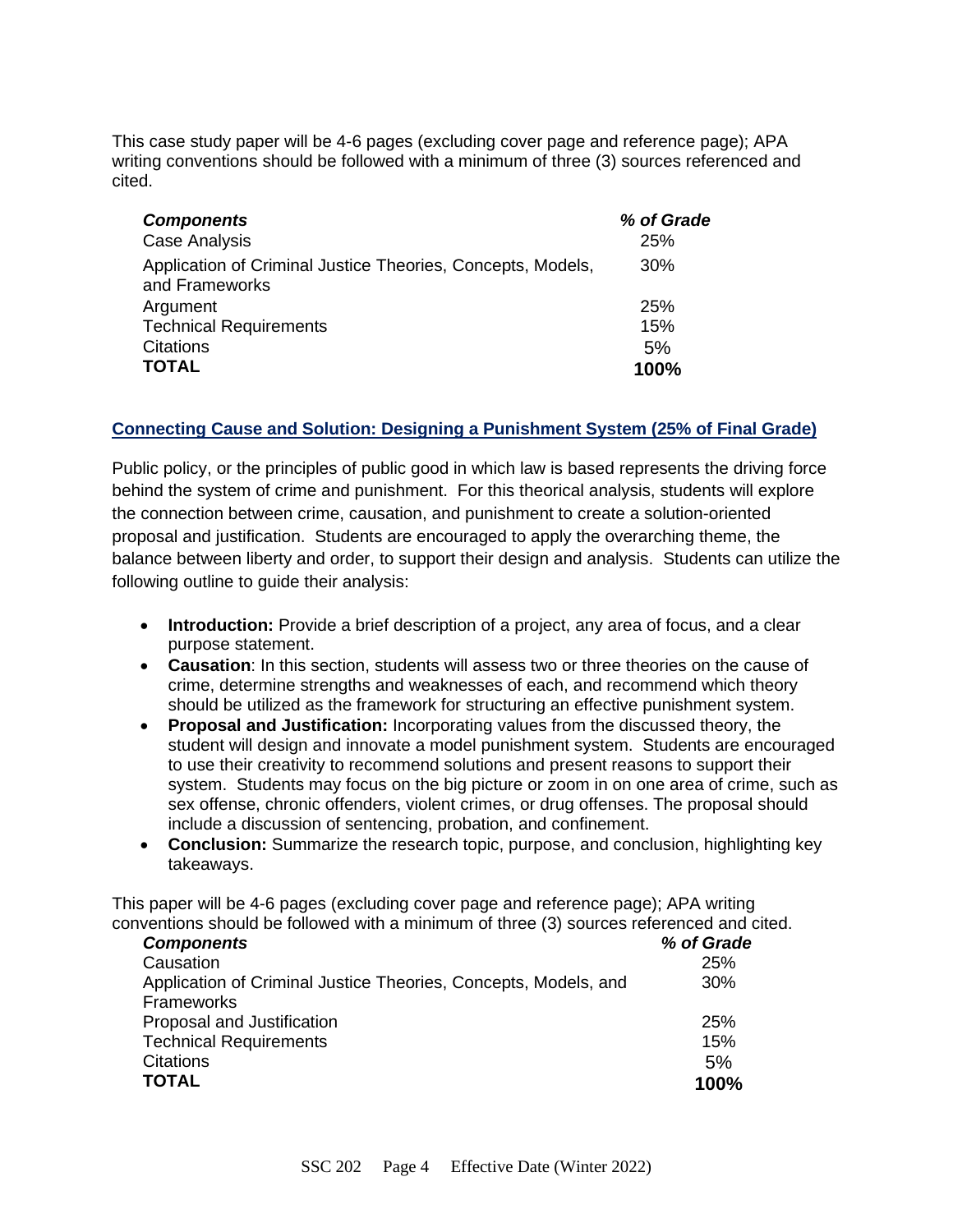#### **Criminal Justice Reform Report (30% of Final Grade)**

Following the "tough on crime" policies of the 90s that contributed to mass incarceration, there have been forces of change in several areas of criminal justice. For this paper, students will explore and analyze an area of reform, such as juvenile justice, brain development and injury, marijuana, drug crimes, police accountability, cyber-crime, and human trafficking. Students need to analyze each side's position towards the policy and identify strengths and weaknesses. Finally, students will offer a recommendation, sharing their opinion and relevant reasoning. Students can utilize the following outline to guide their analysis:

- **Introduction:** Provide a brief description of the research topic and a clear purpose statement.
- **Evaluation and Positions:** Conduct research on the specific area of reform and define and synthesize their point of view. Present at least 3 reasons to support each position.
- **Recommendations:** Informed by the analysis of the area of reform, generate and offer an opinion and 1-2 guidelines or themes for that area of criminal justice. Justify the effectiveness of each proposed recommendation.
- **Conclusion:** Summarize the research topic, purpose, and conclusion, highlighting key takeaways.

This paper will be 5-7 pages (excluding cover page and reference page); APA writing conventions should be followed with a minimum of five (5) sources referenced and cited.

| <b>Components</b>                                               | % of Grade |
|-----------------------------------------------------------------|------------|
| <b>Evaluation and Positions</b>                                 | 30%        |
| Application of Criminal Justice Theories, Concepts, Models, and | 25%        |
| <b>Frameworks</b>                                               |            |
| <b>Recommendations</b>                                          | 20%        |
| <b>Technical Requirements</b>                                   | 15%        |
| <b>Citations</b>                                                | 10%        |
| <b>TOTAL</b>                                                    | 100%       |

#### **Instructor Determined Assignments and Activities (20% of Final Grade)**

Whether in class, online, or in a mixed mode setting, students will be graded on their participation in classroom discussions; ability to present, explain, or defend alternative viewpoints; and the degree to which they have mastered the concepts and principles inherent in the study of business management. Written work will be assessed not only on relevance to the subject presented, but also on adherence to good written form, APA style, and professional presentation. Students will be required to use the CityU *Library resources* for marks in at least two assignments. The instructor may also choose to create additional activities to support learning in the classroom or online.

| <b>Components</b>            | % of Grade |
|------------------------------|------------|
| <b>Quality of Responses</b>  | .50%       |
| <b>Quantity of Responses</b> | 30%        |
| <b>Timeliness</b>            | <b>20%</b> |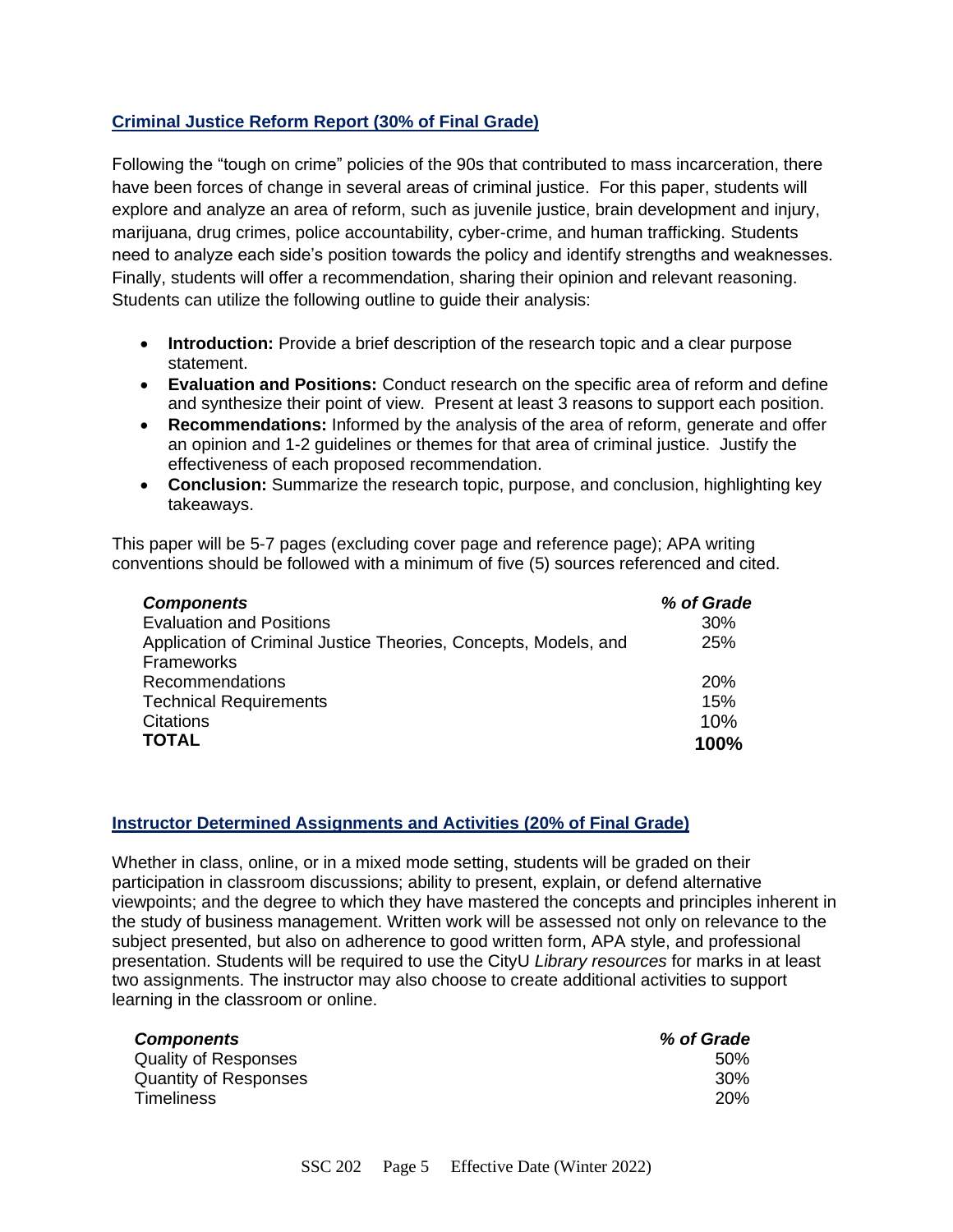#### **TOTAL 100%**

## COURSE POLICIES

#### **Late Assignments**

A critical aspect of management is to meet predefined deadlines. Therefore, all assignments are expected to be submitted when due. No late assignments are accepted. Life-situations do occur. When an issue arises coordinate with the instructor prior to the assignment's due date and the due date may be adjusted. It is in the best interest of the student to ensure that all assignments are submitted on time.

#### **Participation**

Class participation will be evaluated during class. Participation includes being prepared for class discussions and contributing meaningful content when appropriate. It also includes individual effort contributed to the team project.

#### **Professional Writing**

Assignments require error-free writing that uses standard English conventions and logical flow of organization to address topics clearly, completely, and concisely. CityU requires the use of APA style.

### UNIVERSITY POLICIES

Students are responsible for understanding and adhering to all of City University of Seattle's academic policies. The most current versions of these policies can be found in the **[University](http://www.cityu.edu/catalog/)  [Catalog](http://www.cityu.edu/catalog/)** that is linked from the CityU Web site.

#### **Antidiscrimination**

City University of Seattle and its staff and faculty are committed to supporting our students. We value equity, diversity, and inclusion as a way of life as well as the educational opportunities it provides. City U will not tolerate any form of discrimination based on race, color, ethnicity, sexual orientation, gender identification, socioeconomic status, or religious values. If you have experienced any discrimination based on any of the above, we encourage you to report this to the University. Please report this to your instructor. If you do not feel safe reporting this to your instructor, please report to the Provost or to the Vice President of Student Affairs.

#### **Non-Discrimination & Prohibition of Sexual Harassment**

City University of Seattle adheres to all federal, state, and local civil rights laws prohibiting discrimination in employment and education. The University is committed to ensuring that the education environment is bounded by standards of mutual respect and safety and is free from discriminatory practices.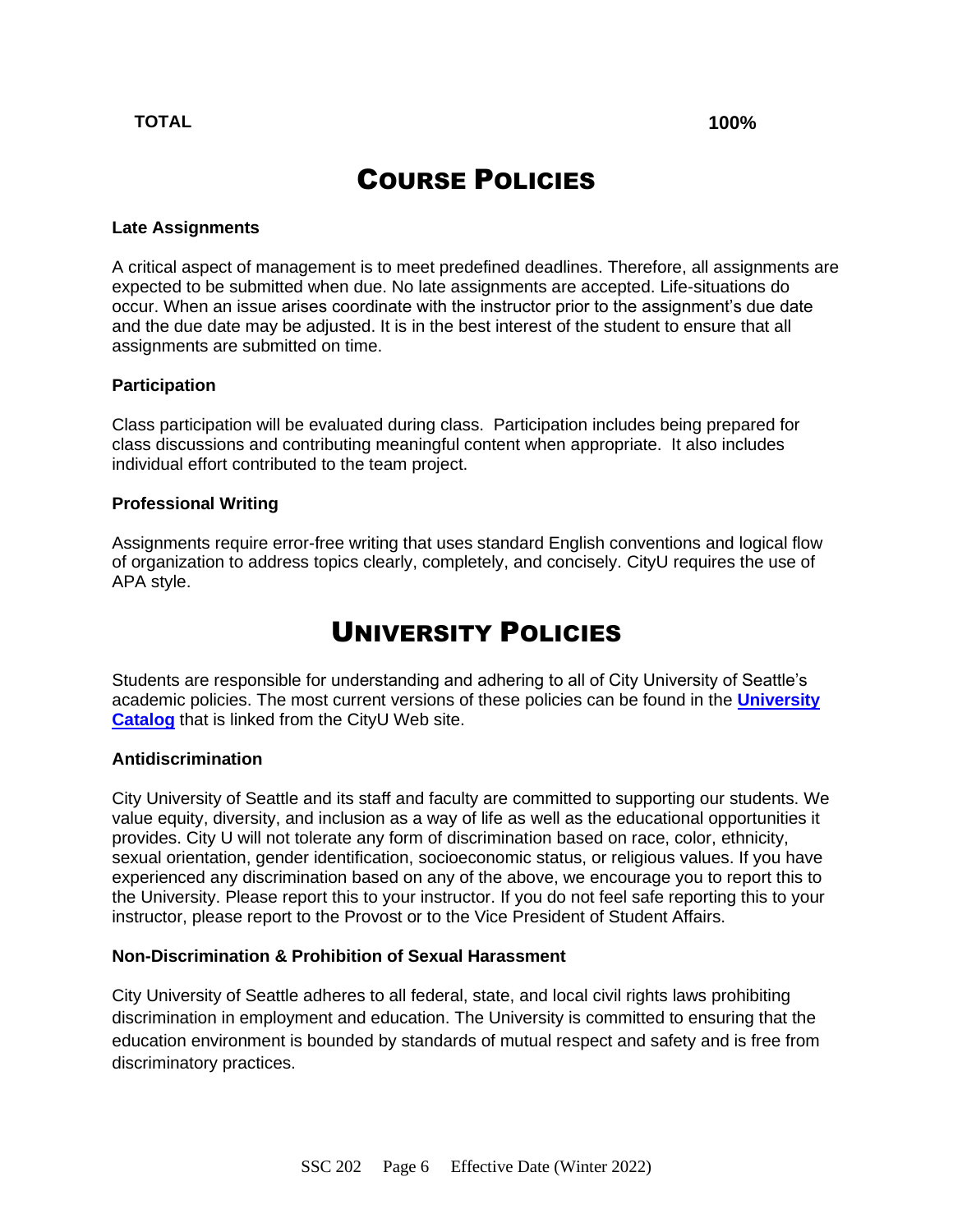In the U.S., the University is required by Title IX of the Education Amendments of 1972 to ensure that all of its education programs and activities do not discriminate on the basis of sex/gender. Sex include sex, sex stereotypes, gender identity, gender expression, sexual orientation, and pregnancy or parenting status. Sexual harassment, sexual assault, dating and domestic violence, and stalking are forms of sex discrimination, which are prohibited under Title IX and by City University of Seattle policy. City University of Seattle also prohibits retaliation against any person opposing discrimination or participating in any discrimination investigation or complaint process internal or external to the institution. Questions regarding Title IX, including its application and/or concerns about noncompliance, should be directed to the Title IX Coordinator. For a complete copy of the policy or for more information, visit <https://my.cityu.edu/titleix> or contact the Title IX Coordinator.

In Canada, in compliance with the British Columbia Human Rights Code, the Alberta Human Rights Act, WorksafeBC, and the Workers' Compensation Board of Alberta, the University believes that its environment should at all times be supportive and respectful of the dignity and self-esteem of individuals. Discrimination, harassment and bullying conduct, whether through person to person behavior or via electronic communications such as email or social media is not acceptable and will not be tolerated. As an educational institution, it is our responsibility to cultivate an environment of excellence, equity, mutual respect and to recognize the value and potential of every individual. The University will take all necessary steps to meet or exceed the requirements of the law to prevent discrimination, harassment and bullying. The Respectful Workplace Policy for the prevention of discrimination, harassment and bullying policy and procedure can be found at<https://www.cityu.edu/discover-cityu/about-cityu/> under the Policies section or at [https://www.cityuniversity.ca/about/.](https://www.cityuniversity.ca/about/)

#### **Religious Accommodations**

City University of Seattle has a policy for accommodation of student absences or significant hardship due to reasons of faith or conscience, or for organized religious activities. The University's policy, including more information about how to request an accommodation, is available in the University Catalog and on the my.cityu.edu student portal. Accommodations must be requested by the 20% mark of this course (e.g., day 14 of a ten-week course, day 7 of a 5-week course) using the Religious Accommodations Request Form found on the student dashboard in the my.cityu.edu student portal.

#### **Academic Integrity**

Academic integrity in students requires the pursuit of scholarly activity that is free from fraud, deception and unauthorized collaboration with other individuals. Students are responsible for understanding CityU's policy on academic integrity and adhering to its standards in meeting all course requirements. A complete copy of this policy can be found in the [University Catalog](http://www.cityu.edu/catalog/) under *Student Rights and Responsibilities* on the page titled *Academic Integrity Policy.*